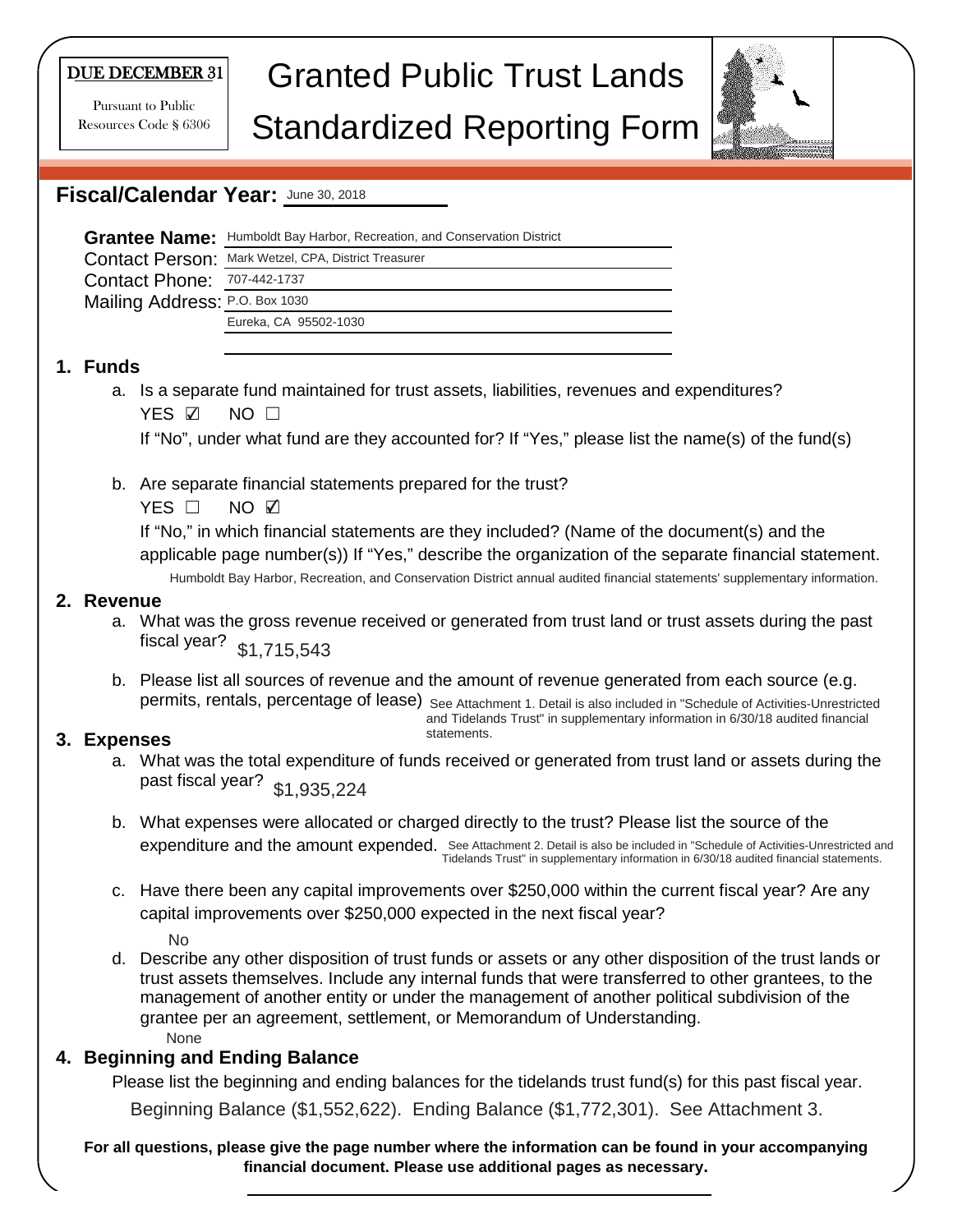# HUMBOLDT BAY HARBOR, RECREATION AND CONSERVATION DISTRICT Schedule of Revenues - Tidelands Trust and Unrestricted

For The Year Ended June 30, 2018

|                                             | Tidelands    |              |                |
|---------------------------------------------|--------------|--------------|----------------|
|                                             | <b>Trust</b> | Unrestricted | Total          |
|                                             |              |              |                |
| Sales and permits                           | \$<br>20,616 | \$<br>11,639 | \$<br>32,255   |
| Slip rentals                                | 695,812      |              | 695,812        |
| Utility surcharge                           | 62,586       |              | 62,586         |
| Rents and concessions                       | 21,463       | 206,896      | 228,359        |
| Rents - Tidelands leases                    | 382,624      |              | 382,624        |
| Rents - Redwood Terminal 2                  | 3,000        | 392,400      | 395,400        |
| Late fees and interest on past due accounts | 11,839       | 29,853       | 41,692         |
| Fields Landing fees and rents               | 6,790        | 199,929      | 206,719        |
| Harbor improvement surcharge                | 83,403       |              | 83,403         |
| Shelter Cove launch and storage             | 65,506       | 33,186       | 98,692         |
| Other revenues                              | 46,268       |              | 46,275         |
| Interest income                             | 14,732       | 167,388      | 182,120        |
| Taxes                                       |              | 1,045,047    | 1,045,047      |
| Federal revenues                            |              | 112          | 112            |
| Other government agencies                   | 136,625      |              | 136,625        |
| Other non-governmental grants               | 164,279      | 31,982       | 196,261        |
|                                             |              |              |                |
| <b>Total Revenues</b>                       | \$1,715,543  | \$2,118,439  | 3,833,982<br>S |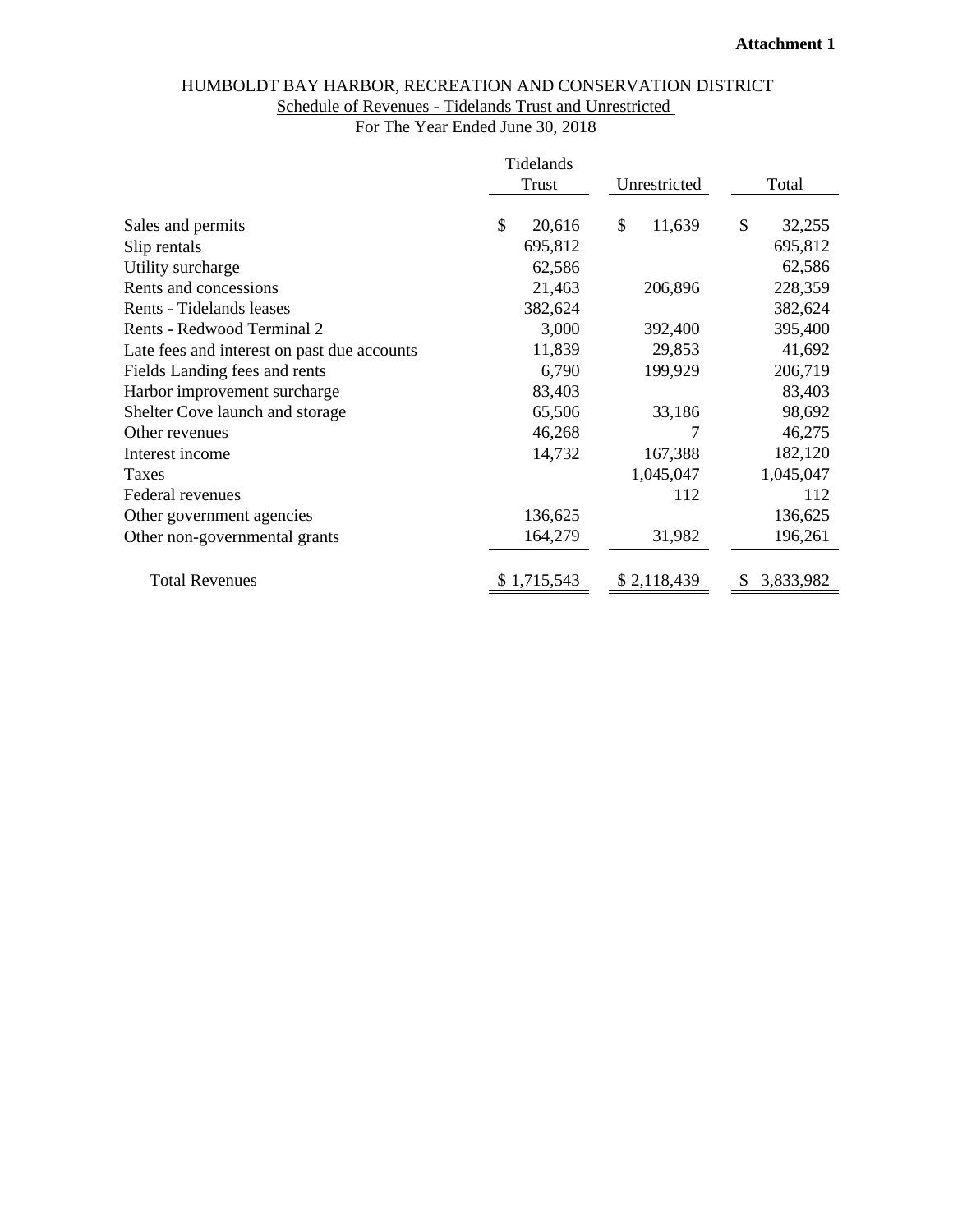## HUMBOLDT BAY HARBOR, RECREATION AND CONSERVATION DISTRICT Schedule of Expenditures - Tidelands Trust and Unrestricted

For The Year Ended June 30, 2018

|                                                    | Tidelands        |                  |                          |
|----------------------------------------------------|------------------|------------------|--------------------------|
|                                                    | <b>Trust</b>     | Unrestricted     | Total                    |
|                                                    | \$               | \$               | $\mathcal{S}$<br>808,740 |
| Salaries and wages                                 | 595,028          | 213,712          |                          |
| Commissioners fees                                 | 20,160           | 5,040<br>136,286 | 25,200                   |
| Payroll benefits                                   | 378,843<br>1,767 | 918              | 515,129<br>2,685         |
| Advertising and promotion<br><b>Bad debts</b>      | 67,197           | 97               | 67,294                   |
| Communications                                     | 7,022            | 6,472            | 13,494                   |
|                                                    | 16,287           | 15,995           | 32,282                   |
| Conferences and meetings<br>Dues and subscriptions | 21,634           | 21,634           | 43,268                   |
| Elections                                          | 13,147           | 13,147           | 26,294                   |
| Insurance                                          | 35,140           | 26,526           | 61,666                   |
| Automotive expenses                                | 21,191           | 22,045           | 43,236                   |
|                                                    | 25,785           | 17,476           | 43,261                   |
| Office expense<br>Operating supplies               | 7,515            | 2,149            | 9,664                    |
| Outside services                                   | 10,960           | 4,006            | 14,966                   |
| Professional services                              | 154,169          | 129,736          | 283,905                  |
| Legal fees                                         | 24,240           | 8,584            | 32,824                   |
| Accounting fees                                    | 1,242            | 51,052           | 52,294                   |
| Rents and leases                                   |                  | 140,442          | 140,442                  |
| Repairs and maintenance                            | 49,746           | 40,344           | 90,090                   |
| Small tools                                        | 661              | 661              | 1,322                    |
| <b>Utilities</b>                                   | 163,741          | 104,571          | 268,312                  |
| Redwood dock expenses                              | 12,938           |                  | 12,938                   |
| Redwood terminal 2 expenses                        | 48,326           | 243,700          | 292,026                  |
| King Salmon operating expenses                     |                  | 7,950            | 7,950                    |
| Fields Landing operating expenses                  | 151              | 81,419           | 81,570                   |
| Shelter Cove operating expenses                    | 68,538           | 24,589           | 93,127                   |
| Depreciation                                       |                  | 793,087          | 793,087                  |
| Interest                                           | 77,307           | 170,680          | 247,987                  |
| Grant expenses                                     | 112,082          |                  | 112,082                  |
| Other                                              | 407              | 1,697            | 2,104                    |
|                                                    |                  |                  |                          |
| <b>Total Expenses</b>                              | \$1,935,224      | \$2,284,015      | \$<br>4,219,239          |